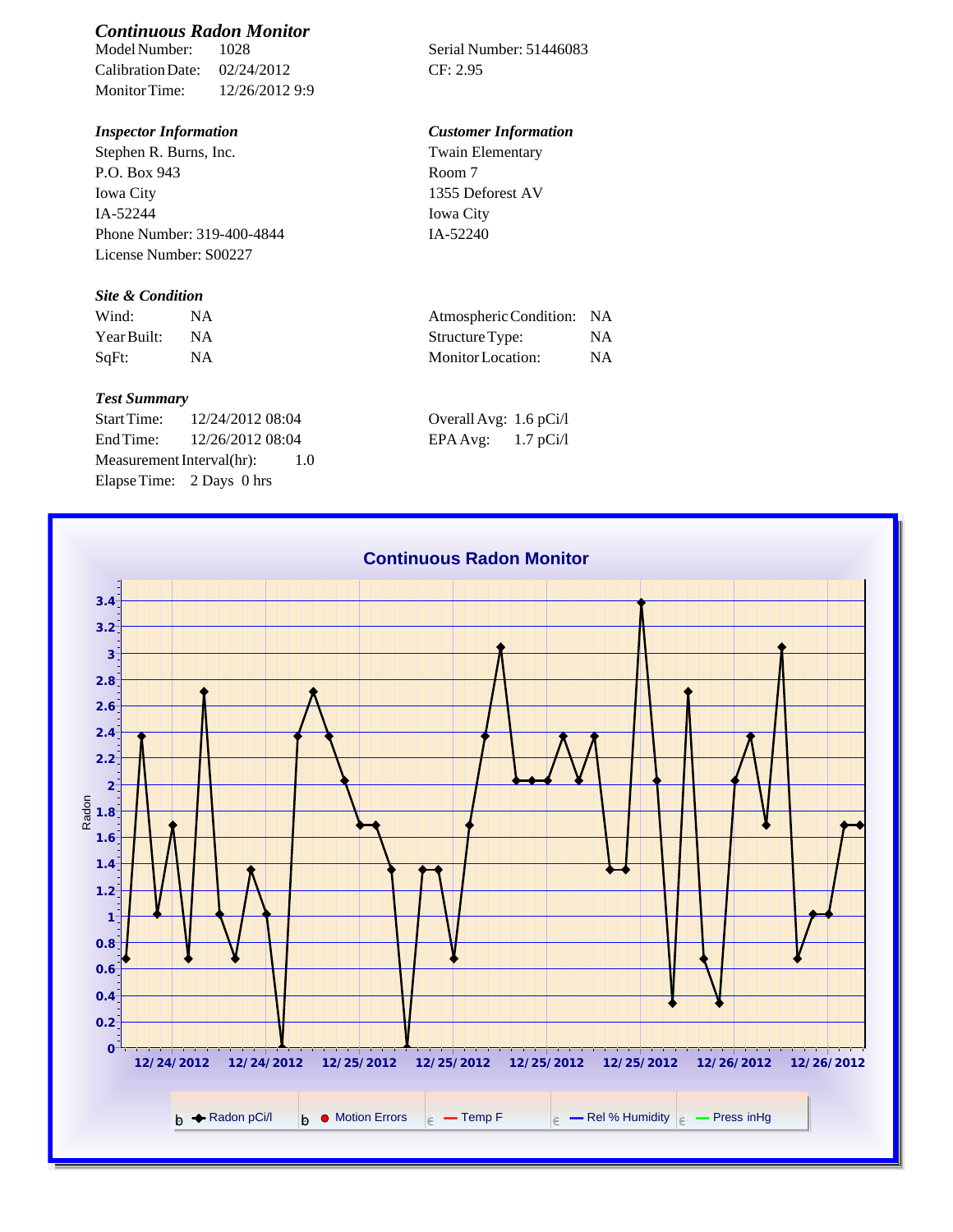| *******     | *******<br>12/24/2012 |              |
|-------------|-----------------------|--------------|
| Time        | <b>Counts</b>         | <b>Flags</b> |
|             | pCi/l                 |              |
| 09:04       | 0.7                   |              |
| 10:04       | 2.4                   |              |
| 11:04       | 1.0                   |              |
| 12:04       | 1.7                   |              |
| 13:04       | 0.7                   |              |
| 14:04       | 2.7                   |              |
| 15:04       | 1.0                   |              |
| 16:04       | 0.7                   |              |
| 17:04       | 1.4                   |              |
| 18:04       | 1.0                   |              |
| 19:04       | 0.0                   |              |
| 20:04       | 2.4                   |              |
| 21:04       | 2.7                   |              |
| 22:04       | 2.4                   |              |
| 23:04       | 2.0                   |              |
|             |                       |              |
| *******     | *******<br>12/25/2012 |              |
| <b>Time</b> | <b>Counts</b>         | <b>Flags</b> |
|             | pCi/l                 |              |
| 00:04       | 1.7                   |              |
| 01:04       | 1.7                   |              |

| 01:04 | 1.7 |
|-------|-----|
| 02:04 | 1.4 |
| 03:04 | 0.0 |
| 04:04 | 1.4 |
| 05:04 | 1.4 |
| 06:04 | 0.7 |
| 07:04 | 1.7 |
| 08:04 | 2.4 |
| 09:04 | 3.0 |
| 10:04 | 2.0 |
| 11:04 | 2.0 |
| 12:04 | 2.0 |
| 13:04 | 2.4 |
| 14:04 | 2.0 |
| 15:04 | 2.4 |
| 16:04 | 1.4 |
| 17:04 | 1.4 |
| 18:04 | 3.4 |
| 19:04 | 2.0 |
| 20:04 | 0.3 |
| 21:04 | 2.7 |
| 22:04 | 0.7 |
| 23:04 | 0.3 |
|       |     |

## **\*\*\*\*\*\*\* 12/26/2012 \*\*\*\*\*\*\***

| Time  | Counts<br>pCi/l | <b>Flags</b> |
|-------|-----------------|--------------|
| 00:04 | 2.0             |              |